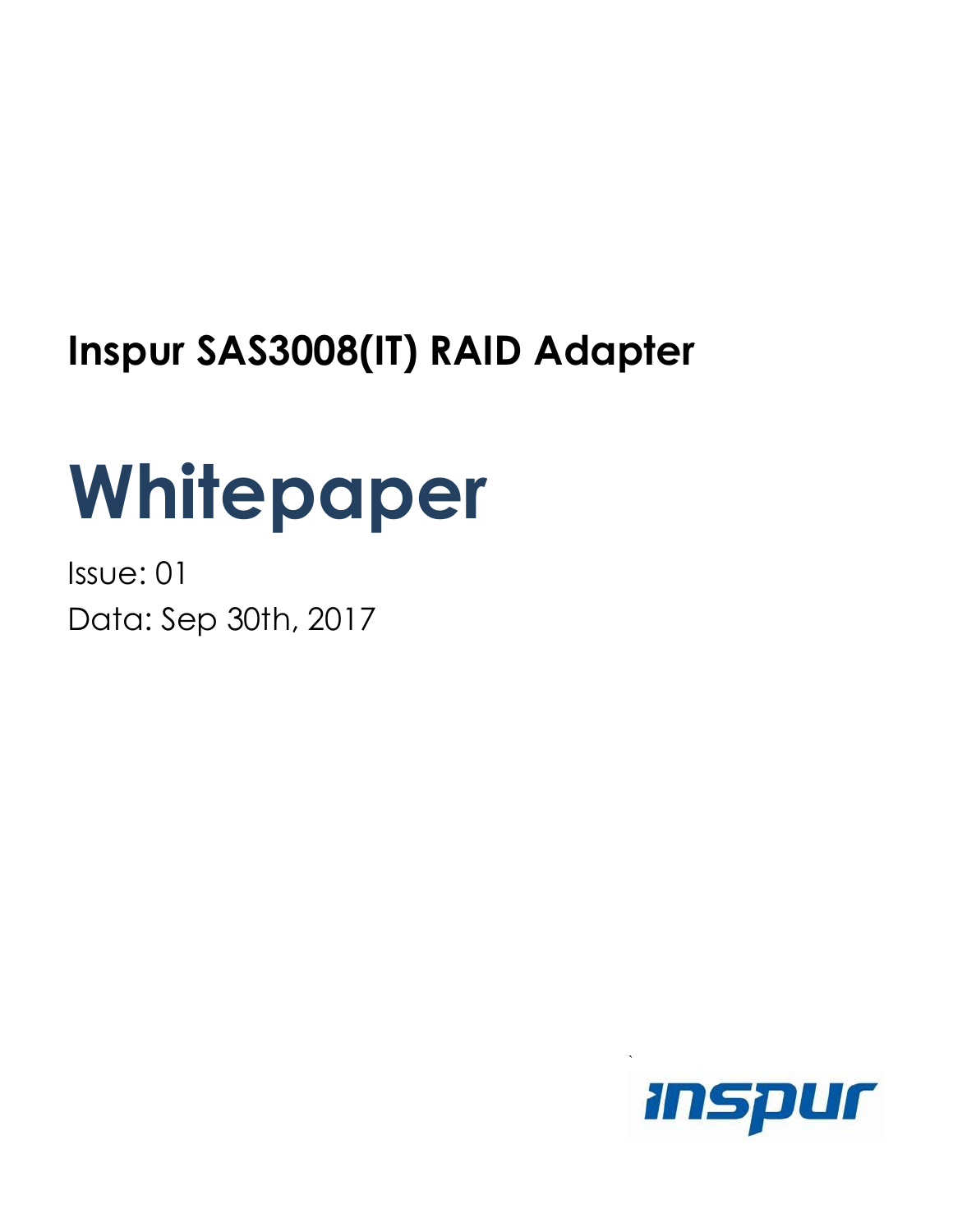# **Inspur**

#### **Copyright © Inspur 2017. All rights reserved**

No part of this document may be reproduced or transmitted in any form or by any means without prior written consent of Inspur Group Co., Ltd.

#### **Note:**

The purchased products, services and features are stipulated by the contract made between Inspur and the customer. All or part of the products, services and features described in this document may not be within the purchase scope or the usage scope. The information in this document is subject to change without notice. Every effort has been made in the preparation of this document to ensure accuracy of the contents, but all statements, information, and recommendations in this document do not constitute a warranty of any kind, express or implied.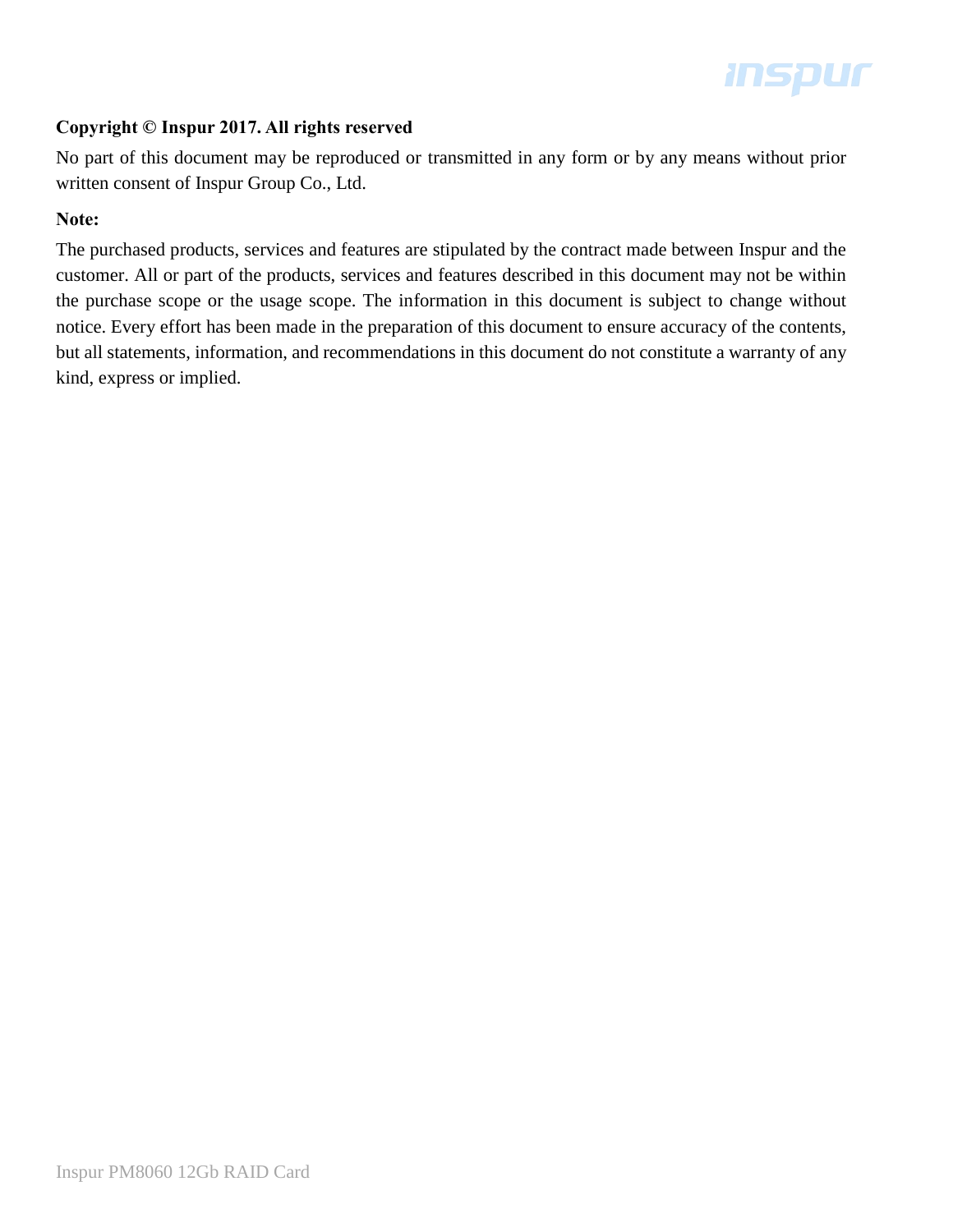

# **Introduction**

Inspur SAS3008(IT) raid adapter is a 12Gb SAS/ 6Gb SATA Raid on a chip (ROC) Controller compliant with the Fusion-MPT architecture, which offers a cost-effective internal pass-through solution for small to medium business customers. Inspur SAS3008(IT) raid card provides 3Gbit/s, 6Gbit/s, 12Gbit/s SAS data channel.

# **Overview**

Inspur SAS3008(IT) raid card is designed to ensure data protection for performance-hungry applications in mid-range server storage environments.



#### **Inspur SAS3008(IT) technical specifications**

The following table lists the specs of the Inspur SAS3008(IT)

Table 1. Specifications

| <b>Model</b>       | Inspur SAS3008(IT)                                       |
|--------------------|----------------------------------------------------------|
| Form factor        | PCIE low profile                                         |
| Controller chip    | Avago LSI 12Gb/s SAS3008(IT)                             |
| Host interface     | PCIe 3.0 x8                                              |
| Port interface     | 12 Gbps SAS, supporting rate of 12Gb/s, 6Gb/s, and 3Gb/s |
| Port connector     | 2x SFF8643                                               |
| Drive interface    | SAS, SATA                                                |
| Drive type         | HDD, SSD                                                 |
| Number of drives   | 8                                                        |
| <b>RAID</b> levels | N/A                                                      |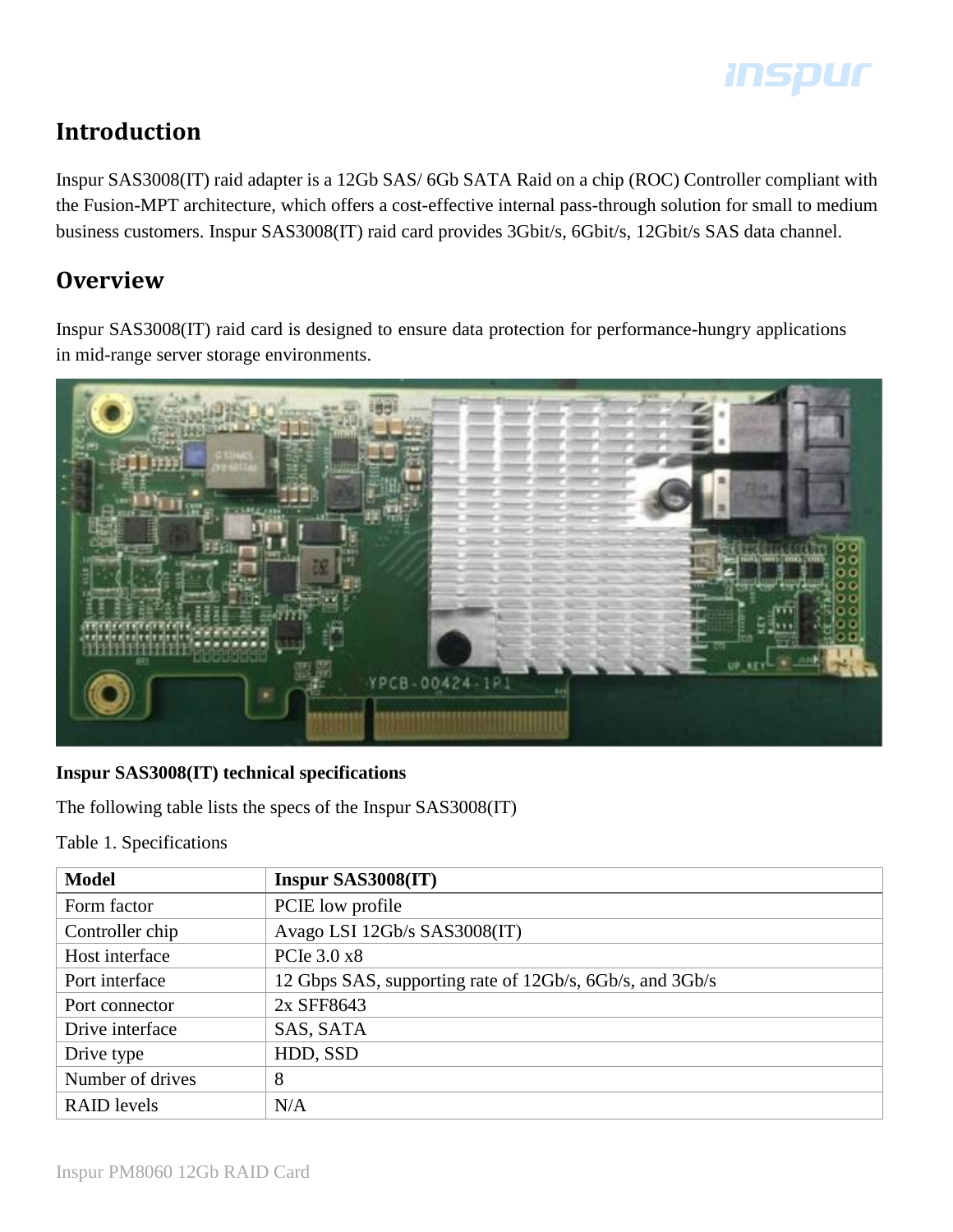

| Pass-through     | Support                                  |
|------------------|------------------------------------------|
| Cache            | N/A                                      |
| Cache protection | N/A                                      |
| Maximum disk     | 256                                      |
| Management       | <b>MegaRAID Storage Manager</b>          |
|                  | StorCLI (command-line interface)         |
|                  | CTRL-R (BIOS configuration utility)      |
|                  | HII (UEFI Human Interface Infrastructure |

### **Features**

The Inspur SAS3008(IT) RAID adapter has the following features:

#### **Standard Features:**

#### **S.M.A.R.T support**

S.M.A.R.T. (Self-Monitoring, Analysis and Reporting Technology; often written as SMART) is a monitoring system included in computer hard disk drives (HDDs) and solid-state drives (SSDs) that detects and reports on various indicators of drive reliability, with the intent of enabling the anticipation of hardware failures

#### **Native command queuing**

Native Command Queuing (NCQ) is an extension of the Serial ATA protocol allowing hard disk drives to internally optimize the order in which received read and write commands are executed. This can reduce the amount of unnecessary drive head movement, resulting in increased performance (and slightly decreased wear of the drive) for workloads where multiple simultaneous read/write requests are outstanding.

# **Configuration**

The following tables list optional kits supported by Inspur SAS3008(IT) RAID card.

Table 2. Kit options

| <b>Basic controller</b>              |
|--------------------------------------|
| Inspur SAS3008(IT) 12Gb RAID adaptor |

### **Server support**

The following tables list the Inspur Server systems that are compatible.

| <b>MODEL</b> | Inspur SAS3008(iT) | <b>MODEL</b> | Inspur SAS3008(iT) |
|--------------|--------------------|--------------|--------------------|
| NF5212M4     |                    | NF5170M4     |                    |
| NF5240M4     |                    | NF5460M4     |                    |